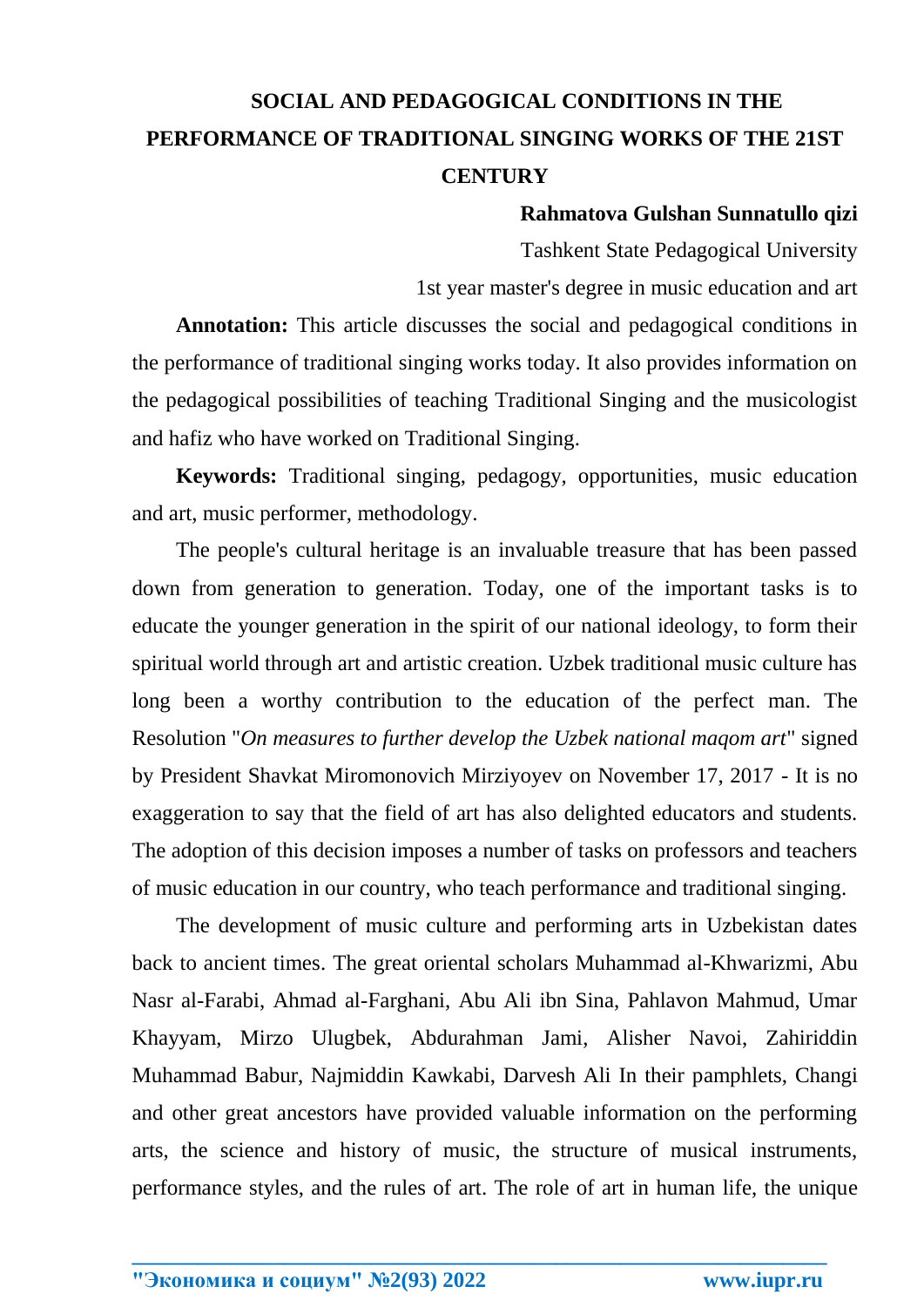impact of music on the human psyche, the life-giving effect of beautiful melodies, melodies and songs can be understood and felt in any situation. Oral music really resonates in the human heart.

History has shown that the power of music is not only in the days of joy, but also in difficult times, when the heart is full of trials and tribulations. There are a number of types of singing in Uzbek music. They range from traditional national performance styles to the most classic interpretations of vocal performance templates. For example, it embodies a whole system and traditions of such performance styles, each of which is important and significant in its own way. The main criteria are pure sound, attractiveness, perfect interpretation, a wide range, scale and skill. To achieve this, we need lessons, knowledge, perseverance and training.

If we look at the history of Uzbek singing, we can see that in the second half of the XIX century and the beginning of the XX century in our country a whole generation of performers of this art emerged. Among them are such talented hafiz as Ota Jalol Nosirov, Ota Giyos Abdulgani, Hoji Abdulaziz Abdurasulov, Domla Halim Ibodov, Levi Bobokhonov, Sodirkhon hafiz Bobosharifov, Zohidkhon hafiz, Madali hafiz, Mulla Tuychi Tashmuhamedov, Matyokub Harratov. In the past, when music was not formed, instead of European musical terms, our singers used the ways of breathing, exhaling and performing, depending on the rhythm of the sound, called "*gulligi", "binnigi", "ishkami", "khanaqoi*". The voices of the hafiz of that time were sharp and strong, so they performed in a more "ishkami" way. It is very difficult to perform on this road and is highly valued by riders. This is because the hafiz sings the song out of the abdomen. That's why "Ishkami" differs from "*Gulli" and "Binnigi"* songs in that it is based on deep breathing, clarity and resonance. The master singers practiced in special domed buildings that echoed their voices in order to improve their performance skills. Unlike *"Ishkami",* it is a "*khanaqoi"* way, in which the hafiz pronounces the words of the song clearly and conveys the meaning of the ghazal to the listener.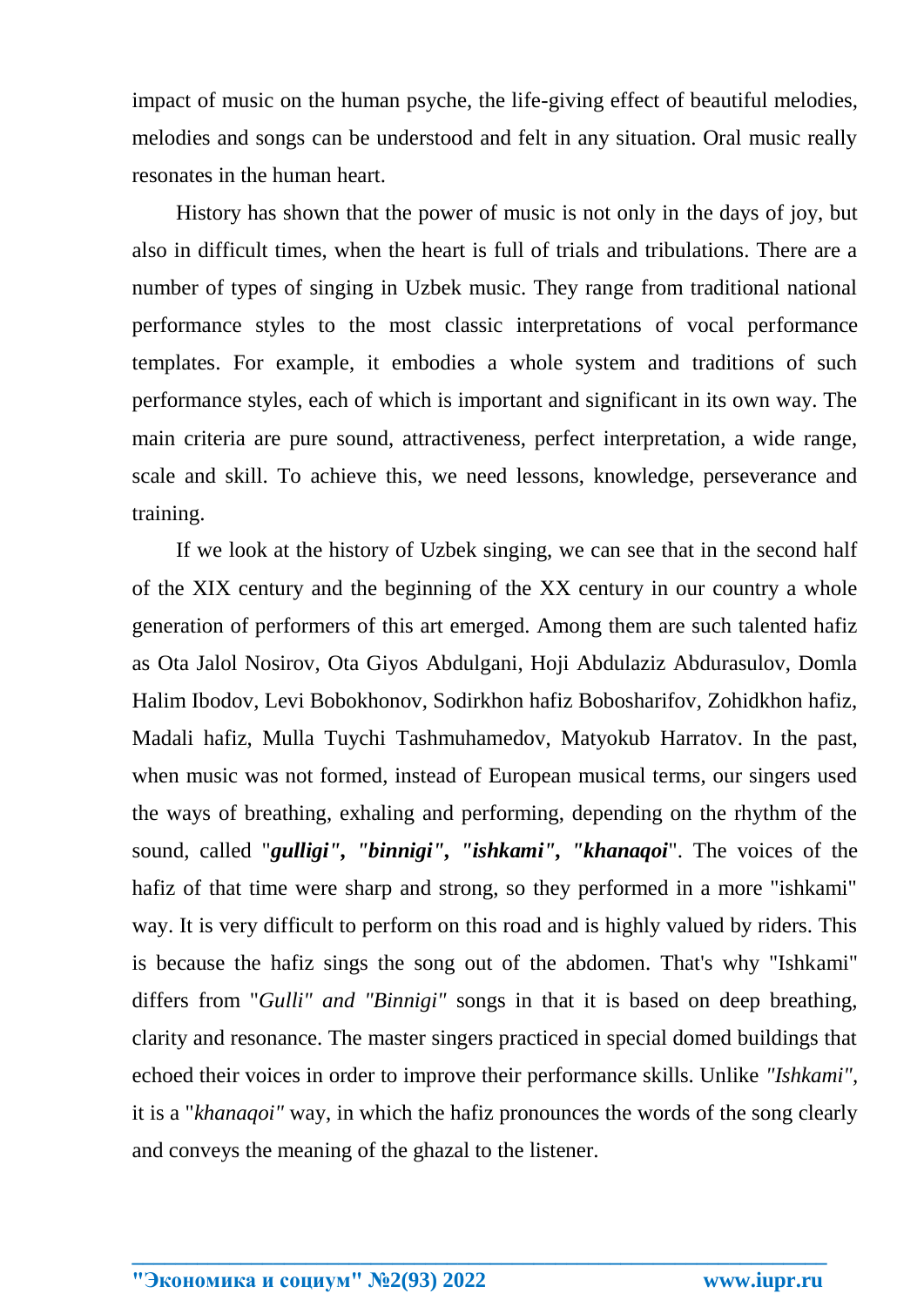There is still a lot of scientific and pedagogical work on the study of traditional singing. At a time when science and technology are advancing in the 19th century, there are some shortcomings in music culture that need to be addressed. There are also a number of problems in creating a social and pedagogical environment for the performance of traditional singing works. To address these issues, I would like to start my research on this topic and find solutions to the problems in this area. I would like to highlight new methods and techniques for the correct and effective organization of the pedagogical environment for the teaching of traditional singing in the teaching process of music education in educational institutions.

### *Goals and objectives of the subject "Traditional singing".*

In the Uzbek musical art, traditional singing has been formed and developed in accordance with different conditions, depending on the field and direction. These include folklore, epic, ceremonial, modern academic and pop singing, classical singing. Each direction has its own style and rules in terms of form and performance. Among them, the traditional direction, formed within the framework of unchanging features and reflecting the most perfect traditions, is an example with all its features and potential. In the classical music singing, the most beautiful traditions of the Uzbek people, the values associated with the national psyche emerged, and the rich spirituality of the people was manifested. Therefore, in the tradition of singing, the directions and styles of classical singing were formed. It has become a tradition to think of it as a traditional art of singing. National classical singing traditions have developed as the basis of traditional Uzbek singing.

To develop the skills of singing *"traditional singing",* to give them a thorough knowledge of the psychology of singing folk songs individually or in groups, and to form makom groups, and to lead the team. properties. Depending on the purpose of the science, a number of tasks are performed in group lessons.

1*. To know the nature, didactic principles and other laws of group and individual singing.*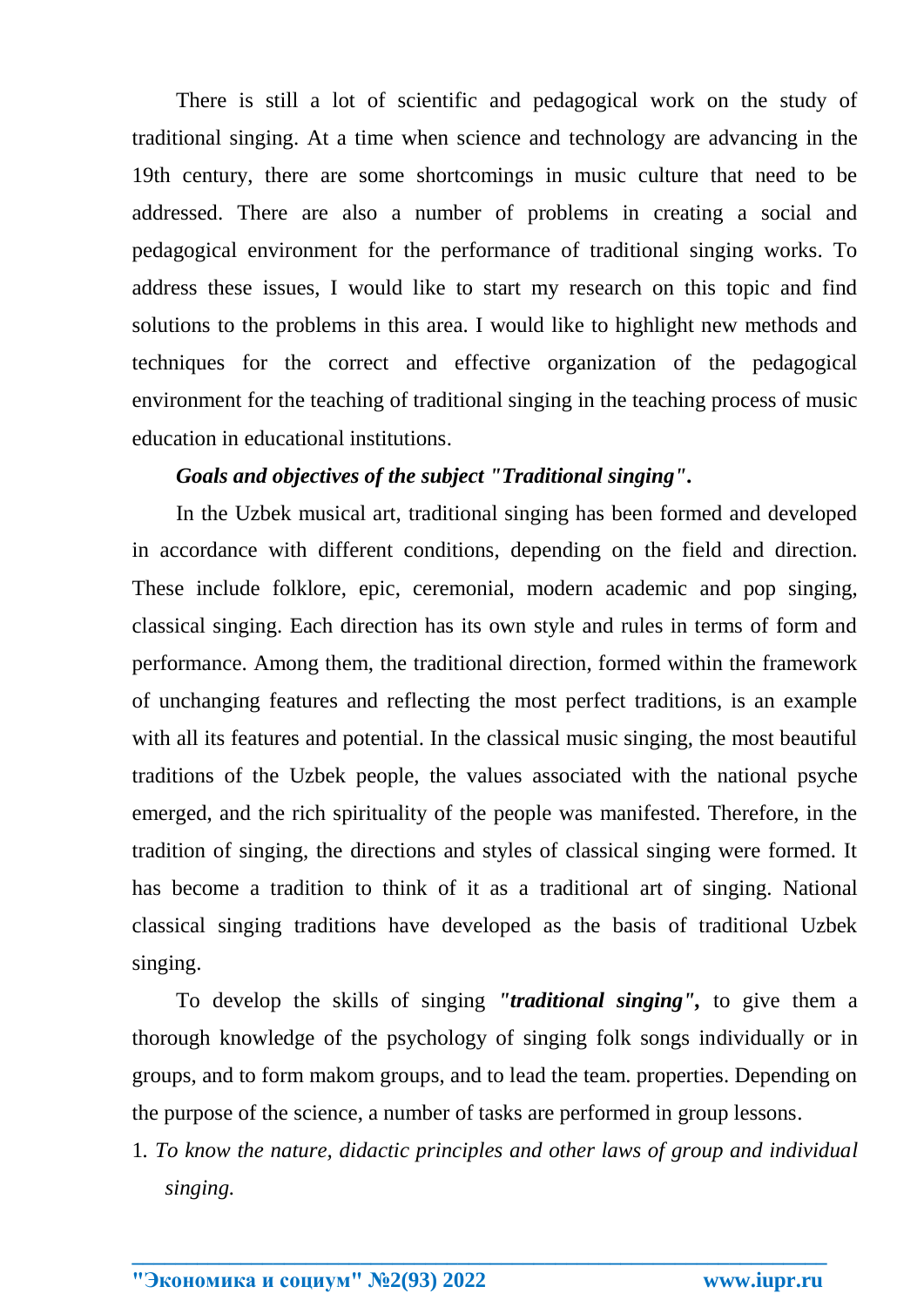- *2. Direct acquaintance with folk songs, songs and compositions created by composers and samples of shashmaqom and a high artistic taste in their selection.*
- *3. To feel and develop the mental and physiological changes that take place in the human body in the process of singing and working in a team.*

## *Practical acquaintance with the performance of traditional singing patterns:*

- Expanding students' knowledge of Uzbek traditional music culture, enriching their repertoire, connecting theoretical knowledge with practice;
- increase students' interest and respect for national traditions;
- to get accustomed to the rhythmic singing of Uzbek songs;
- to develop students' general musical skills;
- to feel and develop the mental and physiological state of the human body in the process of singing and working;
- Know and follow the requirements for singers.

One of the main goals of this science is to train specialists for the artistic community of the Republic. In addition to providing students with information about Uzbek folk songs and *"Shashamaqom",* the history of creation, range of performance, use of sound, dynamic symbols, the state of performance of the singer, measurements in works, methods, form of melodies, performance techniques, information about the authors of the studied works and necessary instructions are given. The science also serves to develop and teach students' understanding and skills of Uzbek folk songs, and to instill in students a love of traditional music and a taste for music and art.

"It is known that Uzbek traditional music has two directions from the past, that is, they emerge from each other, complement each other, and at the same time have their own special features and qualities consisting of lines. One of them is the folklore of music related to the criteria of life, and the other is the genre of classical music, which is filled with the creative thinking of this living process. In the process of formation and development, both directions had their own internal laws,